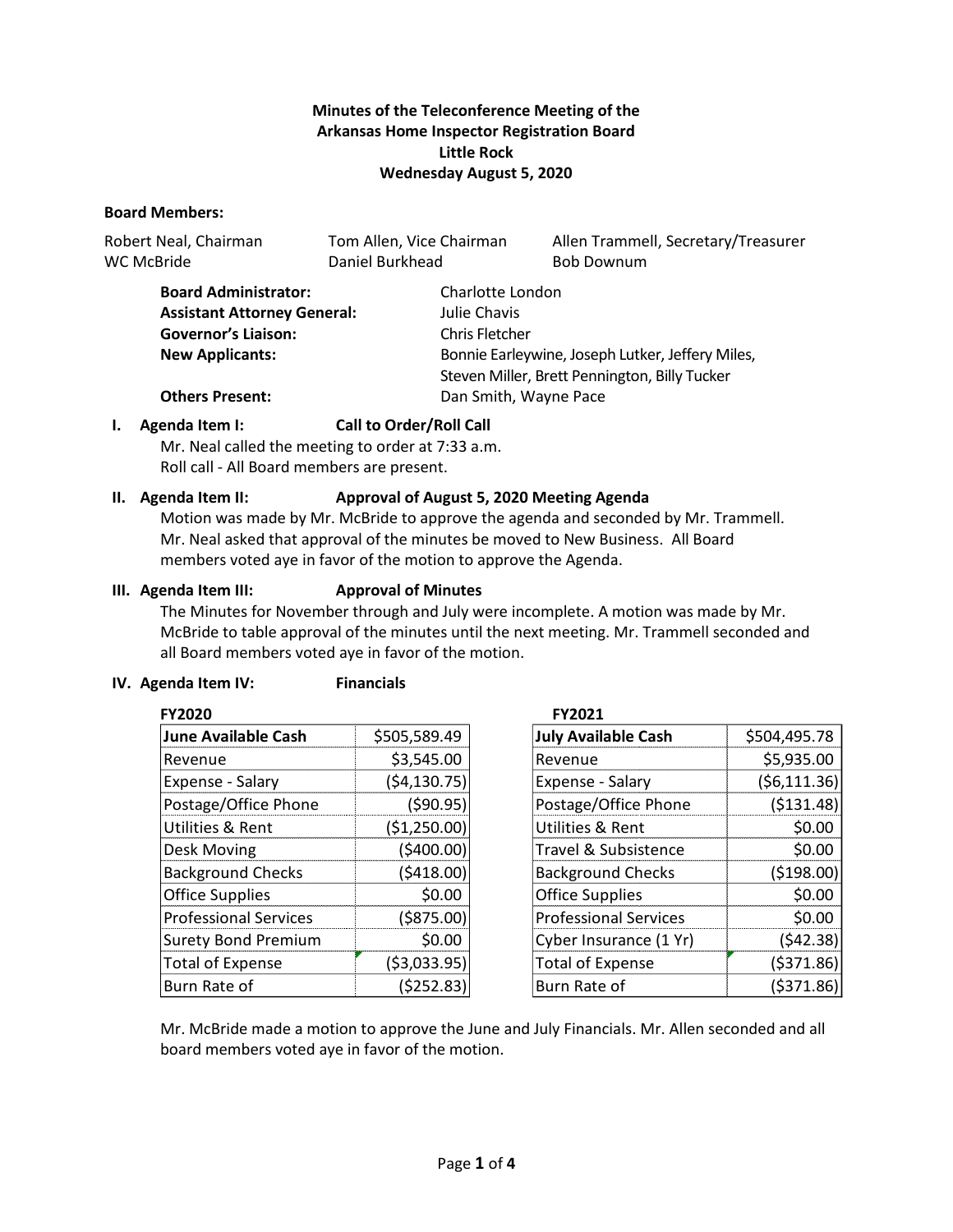**V. Agenda Item V: Status of Complaints/Appeals/Hearings**

# **A. Old Complaints**

- 1. **Robert Neal (AHIRB) vs Justin Hall**-Not registered as a HI in Arkansas *Complaint Filed March 2018. Notification sent by Certified Mail on 3/26/2018*. *It was signed for and accepted on April 12, 2018. No response to complaint as of January 13, 2020*. *Summary received from Investigator 11/22/2019*. No update on this complaint.
- 2. **\*James Eccles, Trustee vs Lowell Coomer, HI-1003 & Jeremy Coomer, HI-1967** *Complaint Filed September 2019. Notification to HI sent by Certified Mail on 10/22/2019. Response received from home inspector on 11/01/2019. Additional information requested by Investigator.*

*Summary received from Investigator 7/1/2020.* 

*\*Ms. Chavis has an update on the Consent Agreement & Civil Penalty fine.*

*Ms. Chavis presented the Consent Agreement. Motion to approve the Consent Agreement was made Mr. McBride. The motion was seconded by Mr. Allen and all board members voted aye in favor of the motion.*

3. **202001-01** - *Complaint Filed January 2020. Notification sent by Certified Mail on 2/10/2020*. *As of 2/26/2020, the Home Inspector's attorney has requested a 10-day extension to prepare his response. Ms. Chavis approved the request. Response from attorney received 3/6/2020. Summary received from Investigator on 5/8/2020.*

Ms. Chavis reported she is close to getting a signed consent agreement on this complaint which is an ethical issue. Mr. Allen stated it is important for home inspectors to maintain an arm's length relationship with Real Estate Companies where the inspector's spouse is an agent with that company.

- 4. **202001-02** *Complaint Filed January 2020. Notification to HI sent by Certified Mail on 2/14/2020*. *The home inspector has responded and the complaint has been turned over to the Complaint Investigator. Summary received from Investigator on 3/2/2020. Recommendation: Dismissal of Complaint. Complainant has requested an appeal of the decision & would like to appear before the Board when physical meeting resume.* No update on this complaint.
- 5. **202002-03** *Complaint Filed February 2020. Notification sent by Certified Mail on 3/10/2020*. *Response from HI received 3/26/2020. Summary received from Investigator on 3/30/2020. Complaint dismissed 5/7/2020.* Ms. Chavis asked Ms. London to remove this complaint from future agendas since it has been resolved.
- *6.* **202003-04** *Complaint Filed March 2020. Notification to HI sent by Certified Mail 4/3/2020. Summary received from Investigator 4/14/2020. The Summary was amended on 5/15/2020. The home inspector has requested a discussion with the Board about the findings. Ms. Chavis has an update for the Board.*

There was a discussion about inspectors appearing before the Board to discuss a complaint instead of having a hearing. Ms. Chavis stated she will request the inspector sign a waiver to allow Board members to hear the details of the complaint without being prejudiced in the event a hearing is requested by the inspector at a later date.

7. **\*202004-05** - *Complaint Filed April 2020. Notification to HI sent by Certified Mail 4/3/2020. Summary received from Investigator on 5/15/2020. \*Ms. Chavis has an update on this complaint.*

Ms. Chavis requested that Dan Smith send her another copy of the Summary for this complaint.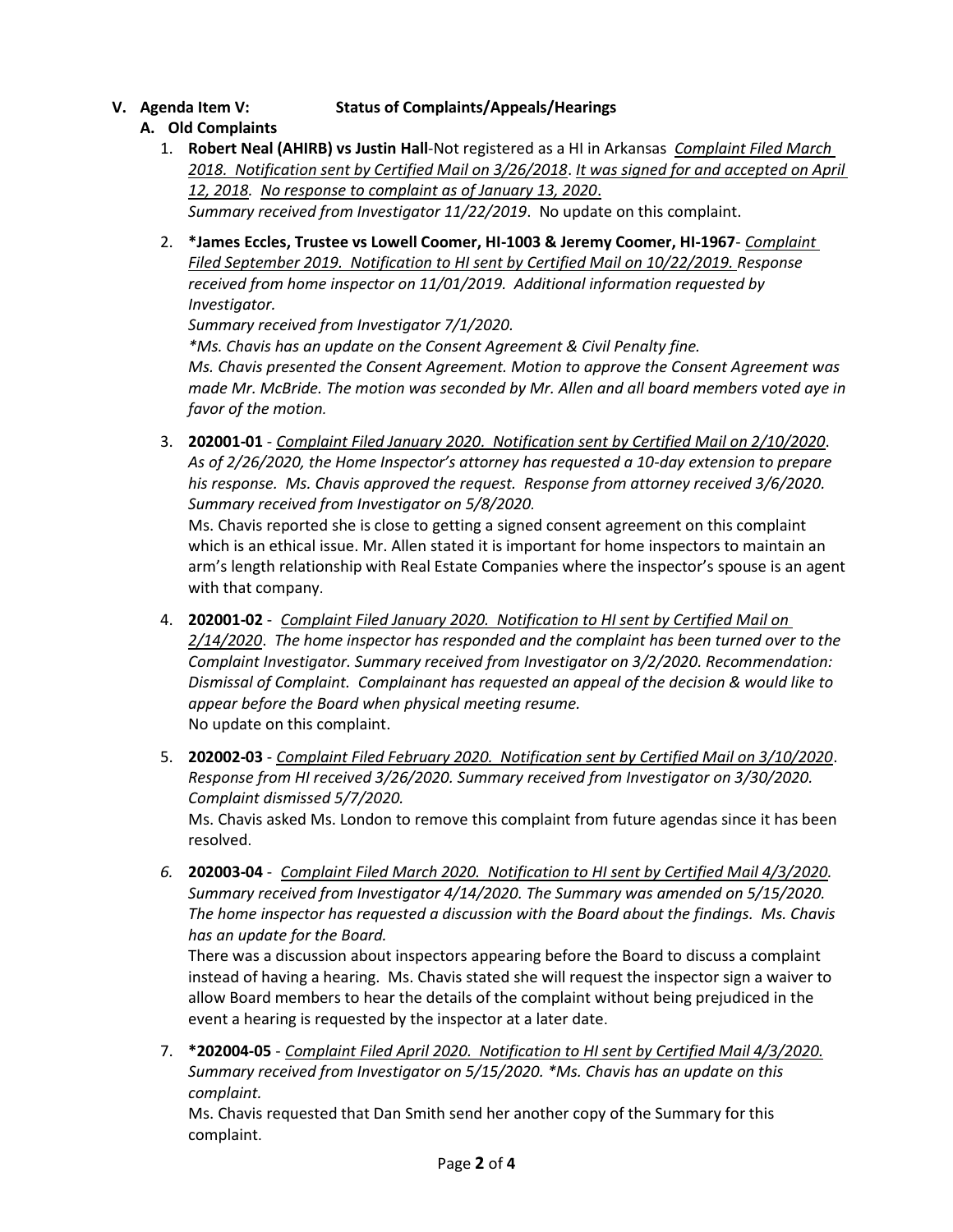8. **202005-06** - *Complaint Filed May 2020. Notification to HI sent by Certified Mail 5/15/2020. Certified letter was received by recipient on 5/22/2020. Summary received from Investigator on 6/11/2020.*

Ms. Chavis has prepared the paperwork on this complaint which involves a home inspection being performed by an individual whose license has expired.

# **B. New Complaints**

1. **\*202007-07** - *Complaint Filed July 2020. Notification to HI sent by Certified Mail 7/17/2020. Certified letter was received by recipient on 7/24/2020. \*7/30/20 -Email received from Complainant requesting closure of the complaint.*

Ms. Chavis said this complaint involved an ethical issue and asked that it be sent to Mr. Smith for review. Even though the complainant has requested closure of the complaint, it may be an issue that needs to be considered by the Board.

# **C. Hearings**

No hearings are scheduled at this time.

#### **VI. Agenda Item VI: Review of New Applicants / Registration Renewals**

- 1. Benny Althuzius
- 2. Jeremy Childress
- 3. Patrick Davis
- 4. Benjamin Derrick
- 5. Bonnie Earleywine
- 8. Blake Matty 9. Jeffery Miles

6. Brian James 7. Joseph Lutker

- 
- 10. Steven Miller
- 11. Brett Pennington
- 12. Eric Sweet
- 13. Billy Tucker
- 14. Donavon
	- Williamson

All of the new applicants were approved on motions by Mr. McBride and seconded by Mr. Trammell with all Board members saying aye. Mr. Neal recommended that additional background checks for Benjamin Derrick's application be waived. Mr. Derrick was in the military and had lived in several states so the need for background checks from those states were waived. Mr. Neal noted that Eric Sweet is a licensed Real Estate agent and recommended he be sent a letter explaining the ethical issues of having both a home inspector license and a Real Estate license.

# **VII. Agenda Item VII: Continuing Education / Pre-Registration Courses**

Mr. McBride stated that Ms. London is still reviewing the applications for Continuing Education classes as discussed at last month's Board meeting. He recommended this be tabled until next month's Board meeting.

# **VIII. Agenda Item VIII: New Business**

- 1. Decrease in Board's Fund Balance Ms. London reported she received a report by email showing that \$350,000 had been transferred out of the Board's fund balance. This leaves a balance of \$150,000. There was discussion about what this money would be used for and if this means AHIRB can get administrative help when needed from the Labor Department. Mr. Neal will draft a letter from the AHIRB Board to the Secretary of the Labor Department requesting that additional administrative help be provided to AHIRB when needed. This letter will be presented to the Board for comment and approval before being sent to the Labor Department. Ms. London also reported that AHIRB will be paying rent to the Labor Department and for a portion of the office equipment being used. The dollar amount for these two items is not known at this time.
- 2. Update on Rule Changes for Apprenticeship Training Program No update on this item.